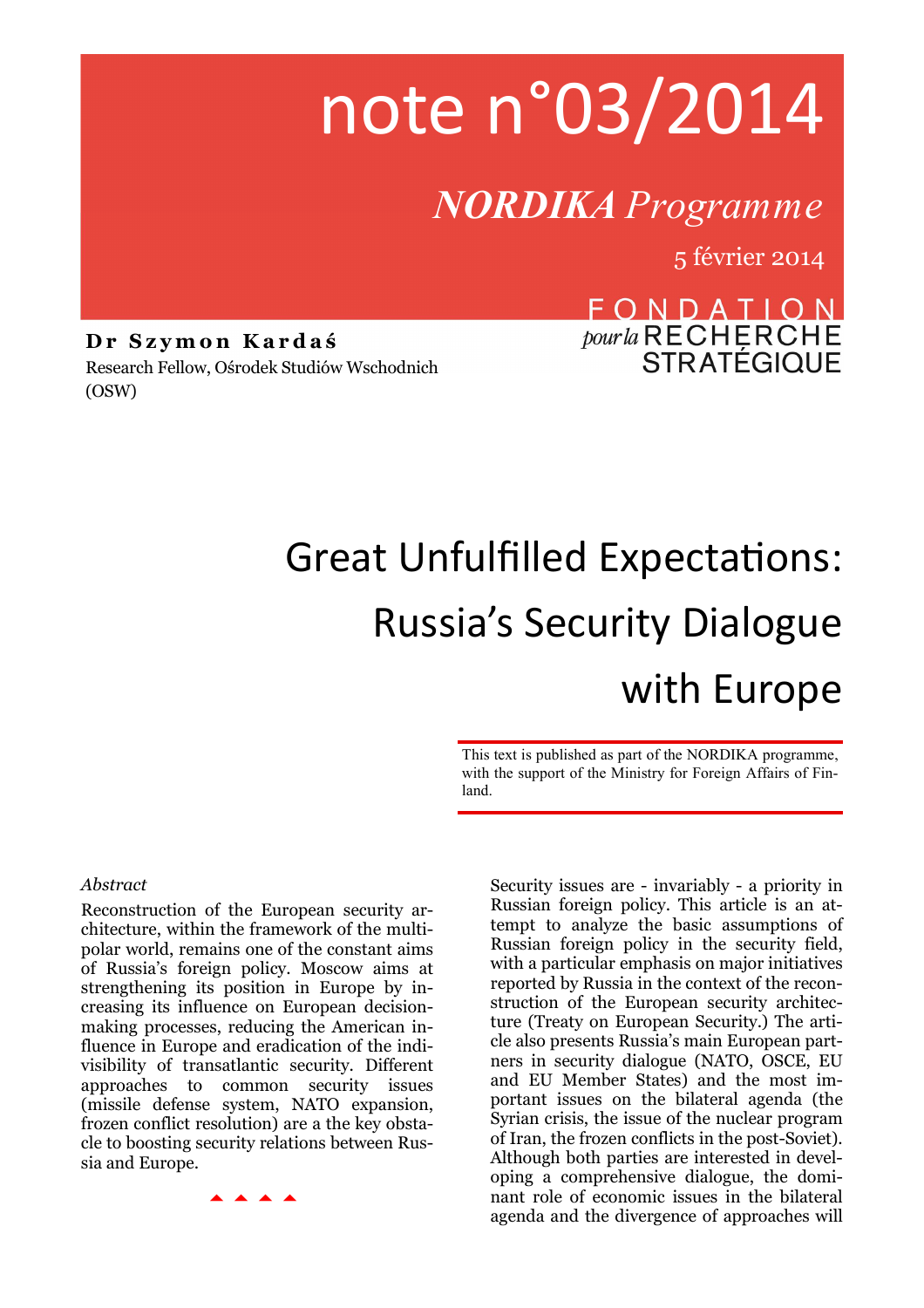hinder the closer relations and greater integration between Russia and Europe.

#### **"Assertive" Russia in the multipolar world**

After a period of instability and weakness in the 1990s, which reinforced the favorable situation in the energy market, Russia began to pursue a more assertive foreign policy. This was reflected both in a tightening of rhetoric reflected in the statements of Russian leaders and in the editions of the of key foreign policy documents: the Russian national security strategy until 2020, adopted in May 2009, the Russian military doctrine adopted in February 2010, stressing Russia's more explicit readiness to use military means to defend its interests; the proposal of the European Security Treaty prepared by Russia and sent to the European partners in November 2009<sup>1</sup> , the new edition of Foreign Policy Concept of February 20132.

The main objective of the Russian strategy is a concept of the construction of the multipolar international order. In practice, this means the rejection of the model emerging in the first decade after the Cold War, based on the dominance of the United States and at the same time the need for acceptance of this new order by other international actors. Russia was condemned to play the role of a weaker partner, both in the regional and global levels. The new edition of the Foreign Policy Concept still calls for the decentralization of the international environment. However, it does not mention the need to overcome the Cold War legacy literally. Instead it puts greater emphasis on the world's 'civilizational diversity', competition over values and the negative impact of a 'reideologization' of international affairs3 which should be interpreted as a new version of the old concept of multipolarity.

Part of Russia's traditional approach is the recognition of spheres of privileged interests (Russia considers post-Soviet space as such) in which interference from third parties is treated as crossing the "red line". After the coming to power of Vladimir Putin's, Russia has seen itself as a hegemonic power in the post-Soviet space and has tended to accept this status by the international community and the actors of the region. Russia uses many instruments in order to maintain its status, especially through the establishment of the different integration structures in the post-Soviet space such as the Collective Security Treaty Organization and the draft of the Eurasian Economic Union serving the wider geopolitical objectives (mainly dependent post-Soviet countries, in particular as the key to Ukraine in the sphere of Russian influence). In crisis situations, like in 2008-2009, the first phase of the global economic crisis, Russia has been able to manifest a greater willingness to cooperation, which, however, should not be interpreted as a radical turn in Russian foreign policy, but only in terms of tactical adjustments related to the negative trends in economic development.

#### **European Security Treaty proposal**

One of the constant demands of Russia is a reconstruction of the European security architecture. Aim to be submitted regularly by Russia suggestions conclusion of the European Security Treaty, a concept that appears at the end of the 1980s in the 20th century, developed in the 1990s during the presidency of Boris Yeltsin. The essence of the concept was to modify the rules of functioning of the CSCE / OSCE, perceived by Russia as a pillar of the European security system. Adopted at the OSCE summit in Istanbul, the Charter for European Security, however, did not meet the Russia's expectations (the document was not legally binding and did not provide Russia with a privileged position on the decision making with regard to European security issues)4. The concept was uttered again by Dmitry Medvedev in June 2008 during his visit to Germany, and thoroughly presented in November 29, 20095.

The revitalization of the European Security

<sup>1.</sup> S. Fernandes, European Security through EU-Russian relations: Towards a New Multilateral Order?, Journal of Contemporary European Research, Vol. 7, Issue 2, pp. 195-215.

<sup>2.</sup> Read more W. Rodkiewicz, The Russian Federation's foreign policy concept, Eastweek, 20 February 2013, http://www.osw.waw.pl/en/publikacje/analyses/2013- 02-20/russian-federations-foreign-policy-concept.

<sup>3.</sup> A. Monaghan, The New Russian Foreign Policy Concept: Evolving Continuity, Chatham House, April 2013, http://www.chathamhouse.org/sites/default/files/ p u b l i c / R e s e a r c h / R u s s i a % 2 0 a n d % 20Eurasia/0413pp\_monaghan.pdf.

<sup>4.</sup> M. Menkiszak, Greater Europe. Putin's Vision of the European (Dis)integration, OSW Studies, 14 October 2013, http://www.osw.waw.pl/en/publikacje/oswstudies/2013-10-14/greater-europe-putins-visioneuropean-dis-integration.

<sup>5.</sup> The draft of the European Security Treaty, http:// eng.kremlin.ru/news/275.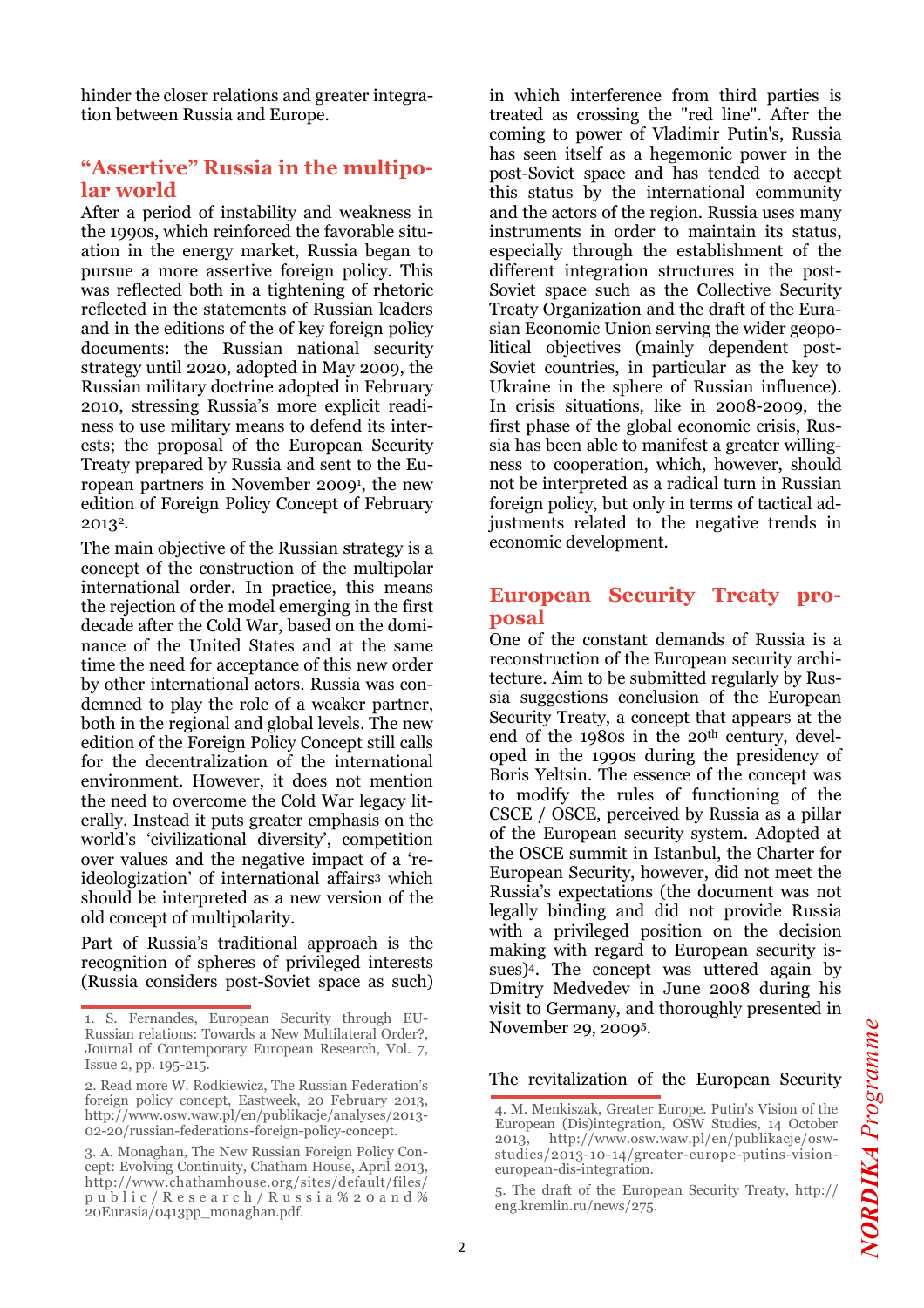Treaty idea is the result of both external factors (changes in the EU covering mainly the development of the EU's Common Security and Defence Policy, EU enlargement, EU member states activation in the East and the evolutionary expansion of the EU's ambition to play a role in the security sphere), and internal (the restoration of Russia's economic potential that enables Kremlin to pursue a more active foreign policy on the regional and global levels) factors. Russia's exclusive rights to shape the European governance should result both from its military potential, but also its geopolitical position (central actor in the Eurasian region).

The Draft European Security Treaty is a short document based on a few fundamental principles. Firstly, it is based on the key principles underpinning the post-war international order, such as respect for national sovereignty and territorial integrity, the inadmissibility of the use of force or threat of force in international relations. Secondly, The Treaty should develop a mechanism to ensure a common way of interpreting this rule, as well as a common approach to resolving emerging conflicts. Thirdly, according to the Russian proposal the new Treaty should ensure equal security for all parties, which boils down to three "no's": 1) not providing its own security at the expense of other countries, 2) not diverting (within the existing alliances or coalitions) to weaken the coherence of actions in common security space, 3) not developing military alliances at the expense of the safety of other participants of the system, 4) neither the state nor an international organization should have exclusive rights to maintain peace and stability in Europe and that European security system should be indivisible, 5) the need to establish a framework for disarmament control and the development of military infrastructure.

Russia regrettably recognizes that the discussion on the proposal did not go beyond experts' talks and that European countries were categorically opposed to a new security treaty that would legally bind all the participants in the system. At the same time, Russia perceives the main sources of such a position to be Cold War stereotypes that predominate in thinking about the security architecture in Europe, which effectively makes it impossible for the moment to find solutions acceptable to all.

The draft proposal of a Treaty would give Russia a viable option to block decisions uncomfortable for Moscow such as the expansion of NATO to deploy elements of a missile shield in Europe and strengthen cooperation between

the U.S. and NATO with the post-Soviet space6. Some rightly point out that the real aim of Russia is not so much the conclusion of a new European Security Treaty, but the adoption of new transatlantic arrangements, strengthening the institutional importance of Russia in the security system. By submitting its proposal, the Kremlin actually aims at strengthening its position in Europe by increasing its influence on European decisionmaking processes, reducing the American influence in Europe and eradication of the indivisibility of transatlantic security<sup>7</sup> .

#### **EU and other Russia's partners in the European security dialogue**

The institutional dimension of Russia's relations with Western countries, including Europe, in the field of security is not significantly expanded, as a result, *inter alia*, the fact that Russia was drawn into cooperation with the so called Western world only after the end of the Cold War. Russia's key partners are therefore on the one hand, the institutions which are remnants of the Cold War two block era (NATO, the CSCE / OSCE), as well as new actors such as European Union, that emerged after geopolitical changes in 1980s and 1990s.

For Russia, key partners in dialogue on the international and European security issues are the **United States of America and NATO**. On the rhetorical level, Russia is trying to emphasize the differences between the various centers of Euro-Atlantic cooperation, indicating that while NATO has its roots dating back to block confrontation, the components of the European Union foreign policy on the contrary were developed in a new geopolitical situation. In practice, however, Russia perceives NATO as an organization playing the crucial role in the context of ensuring European security. This is evidenced by both the documents adopted by NATO and the EU, among others. According to Moscow, the participation of European countries in NATO operations confirms the EU's dependence on Washington in ensuring its own safety (communication, management, capability for deployment of troops, etc.), and the most recent illustration of this is the military operation in Libya.

#### Relations with NATO are now the result of two

<sup>6.</sup> M. Menkiszak, Obszar WNP: w stronę nowego ładu?, Rocznik Strategiczny 2009/2010, Warszawa 2010, p. 210.

<sup>7.</sup> S. McNamara, Russia's Proposed New European Security Treaty: A Non Starter for the U.S. and Europe, Heritage Foundation, September 16, 2010, no 2463.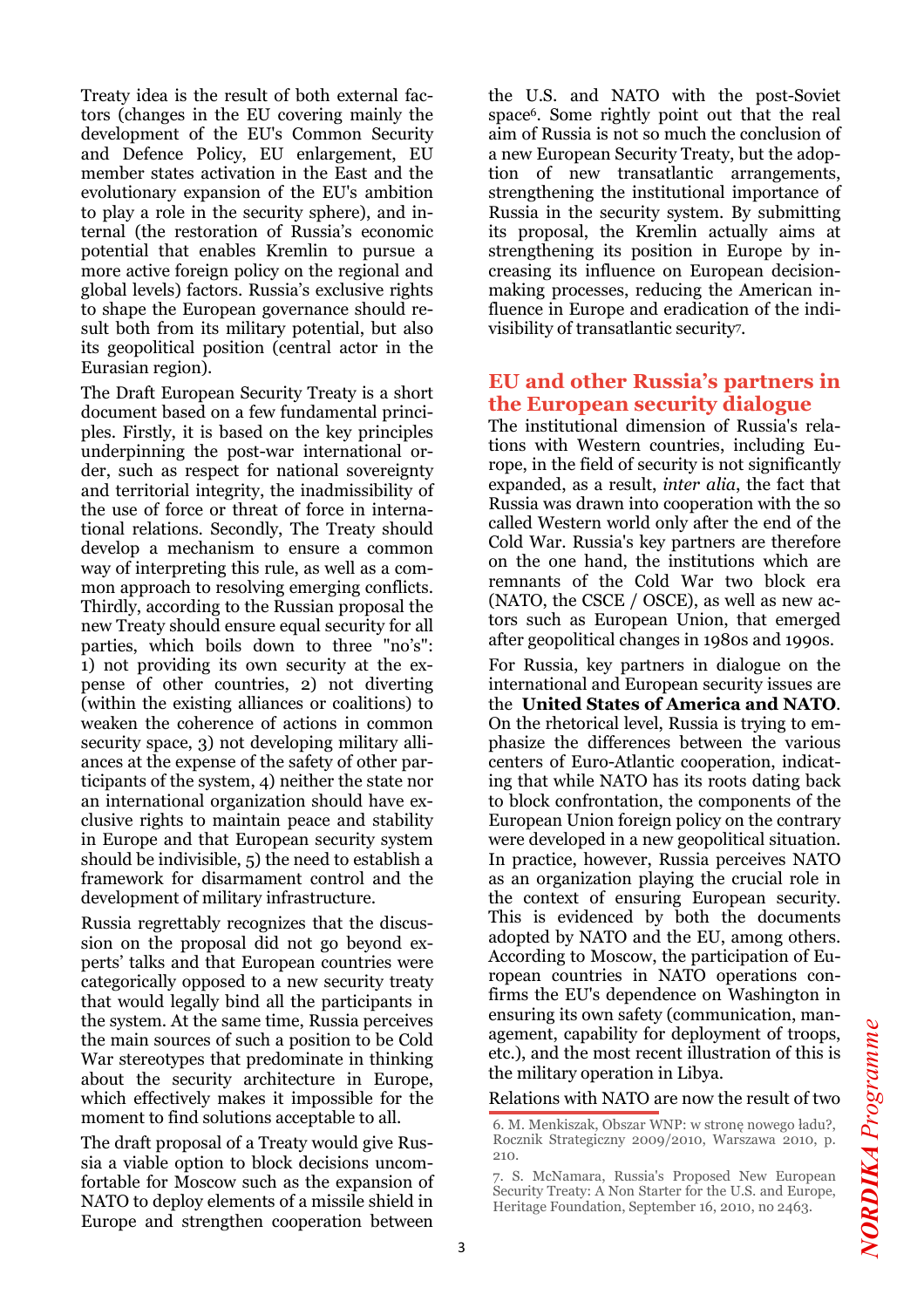factors. On the one hand, according to Russia's perception, NATO seeks to preserve its role as the main body shaping the European security architecture, pushing into the background the agreements reached in the framework of the CSCE – OSCE; on the other, Moscow is striving to restore its position at the regional and global levels, as is seen by the West as manifestation of imperial ambitions and return to the rhetoric of the Cold War.

Initially, the **Organization for Security**  and Cooperation in Europe was perceived by Moscow as the main platform for dealing with security issues. However, in Russia's perception OSCE has been gradually peeling off from dealing with security issues and focusing more and more on humanitarian issues, which naturally reduced the Moscow's interest in active participation within the institutional framework of the organization. Russia also accuses the Member States of the organization that Western countries impose the interpretation of standards, which is not always compatible with the Russian point of view. Scepticism towards the OSCE was also associated with an increase in the importance of the European security architecture of other European organizations: the growing importance of the EU security agenda (such as the issue of conflict resolution, which was previously the domain of the OSCE) and the further strengthening of NATO resulting mainly in the enlargement of the Organization. Russia's disappointment in the OSCE was manifested not only in harsh rhetoric, but also in practice as exemplified by the output in December 2007 with the Treaty on Conventional Armed Forces in Europe.

The idea of creating a common space of external security has become one of the elements of the concept of building "Common Spaces" in relations between the **European Union** and Russia, launched during the summit in St. Petersburg summit in 2003. Within its framework, the following areas of cooperation were established: an active dialogue on issues related to international relations and security, the fight against terrorism, non-proliferation of weapons of mass destruction, along with strengthening the arms export control regime, cooperation in crisis management in the field of civil defense.

Although UE-Russia dialogue did not bring quite significant results, it brought some practical outcomes. Russia supported but some EU action in the field of security: it took part in the EU Police Mission in Bosnia and Herzegovina providing support for EU operations in Chad (EUFOR in Chad in 2008, the involve-

ment of so exceptional that Russia for the first time engaged operating within the framework of the EU mission under the Common Security and Defence Policy aegis) and the Central African Republic, as well as through participation in anti-piracy operations, the EU "Atalanta" operation in the Gulf of Aden. Russia was also the first non-EU country, which held regular meetings with the EU Political and Security Committee, created on the basis of the Treaty of Nice in 2001. However, in the broader perspective cooperation of Russia and the EU in the area of security is a decade of unfulfilled promises in the field of security and defense. Although the security dialogue was incorporated into the bilateral agenda, mainly in the context of the common security space, the results do not allow treat it as "strategic partnership".

There are a few factors that directly influence the bilateral EU-Russia relations. Among them, the key impeding the creation of qualitatively new mechanism of cooperation is primarily a difference in the approach to the development of bilateral relations and the vision of a common Europe. From the EU's point of view, which could be seen even in the Common EU strategy towards Russia adopted in 1999 Brussels emphasizes the need for cooperation for the transition in Russia to strengthen Russia's ability to integrate with Western Europe in the economic and social spheres. In turn, in Russia's Strategy on the development of relations with the European Union in the medium term, adopted in 2000, it was pointed out that Russia's objective is to secure its national interests and to increase the role and position of Russia in Europe and the world8.

The second important factor is the bilateral agenda. Both parties are primarily focused not so much on global security issues as the vision of the close proximity, but first of all on economic cooperation, especially related to energy issues and competition for commodity markets. Regardless of postulated by Russia having to withdraw from the geopolitical logic of building relationships, it seems that the lack of readiness to change their attitude by Russia will not allow to find a compromise solution in this regard. A fundamental difference in the approach of Russia and the EU to shape the European order is a different interpretation of the concept of sovereignty and integration. For Moscow, as E. Y. Vinokurov argues, up-

<sup>8.</sup> А. Бойко, Россия в контексте европейской безопасности, "Обозреватель - Observer", 9/2011, http://rau.su/observer/N9\_2011/026\_034.pdf.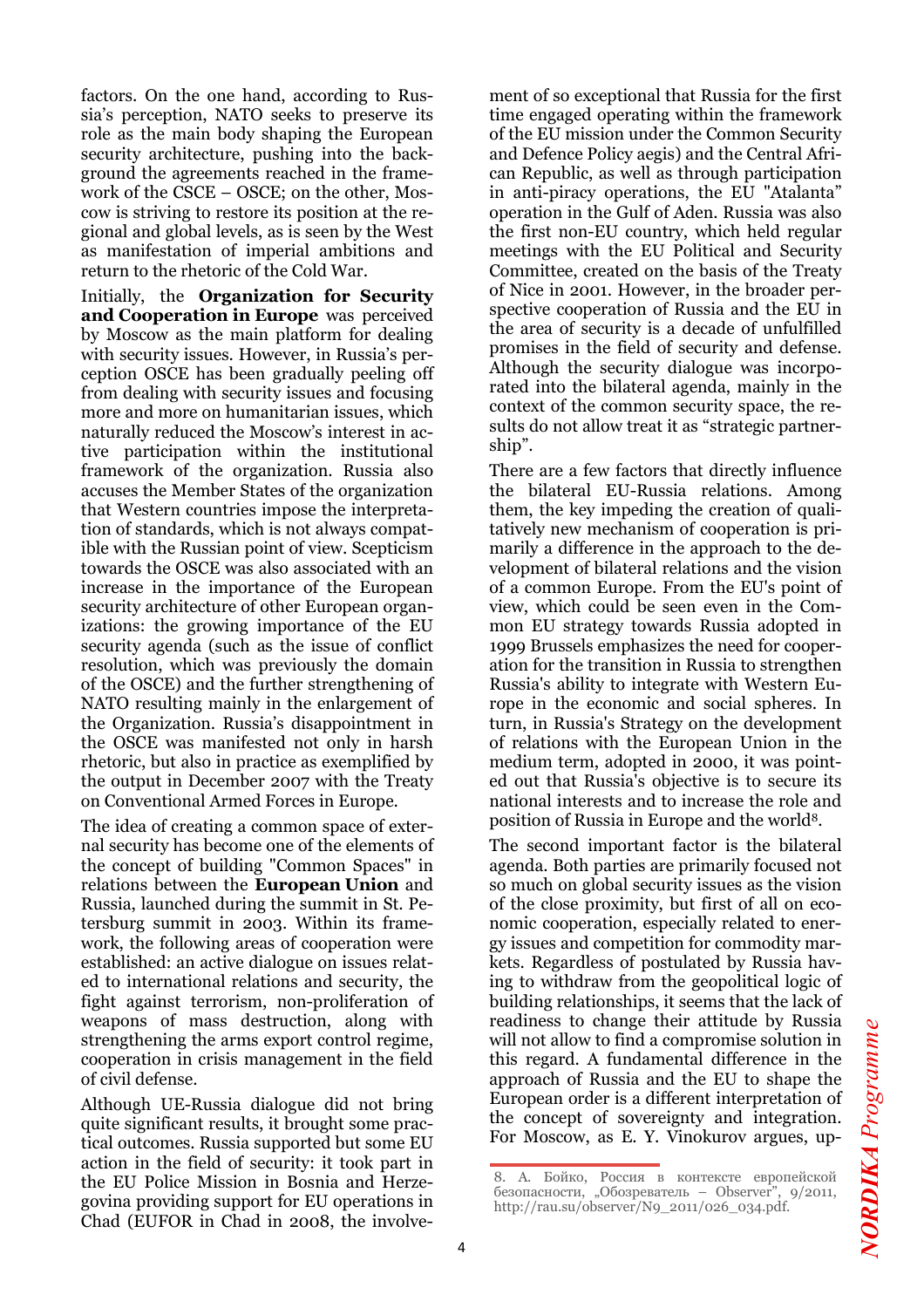holding sovereignty is the constant concern and the dogma of the foreign policy. Furthermore, ensuring sovereignty and territorial integrity of the Russian Federation is seen as one of the principal tasks in order to ensure the national security of the Russian Federation. It sets limits to deep integration that can be based on the functional understanding of sovereignty and willingness to give up national sovereignty to a certain extent9.

A good example of different approaches to integration processes is the current situation in Ukraine which has turned - to a large extent into a geopolitical battleground between Russia and the EU. Perceiving Ukraine as a country of vital importance, Moscow used many political and economic tools aimed at preventing Kiev from signing the DCFTA and moving closer to the EU. By doing so, Russia proves that its strategic long term goal is integrating Ukraine with the Customs Union and Eurasian Economic Union, projects that are treated as competitive with regard to EU initiatives such as Eastern Partnership.

Although the Kremlin avoids an open involvement in the Ukrainian crisis, Russian political declarations prove that Kremlin supports president Yanukovych and the legally elected authorities. On the one hand, Russia is interested in establishing order in Ukraine - Kremlin is very much concerned about the deepening destabilization of the political system in Ukraine and unexpected scale of social protests. On the other hand, politically and economically weakened Ukraine is an easier partner for Russia in bilateral negotiations. In the absence of serious political and economic offer from the EU, it is very likely that Moscow will make an attempt to increase Ukraine's economic and political dependence on Russia (plans to take control of the Ukrainian gas pipeline system; expected attempts to persuade Ukraine to join the integration process carried out within the framework of the Customs Union and the Eurasian Economic Union).

The security issues play much a more important role in **bilateral and trilateral formats with EU member states**. Meeting in Merseberg (4 and 5 June 2010) between Angela Merkel and Dmitry Medvedev was important as an impetus for relations Russia - EU on security matters. One of the key issues discussed during the meeting was a proposal to create the Political and Security Committee, chaired by Sergey Lavrov, and Catherine Ashton. The main tasks of the Committee shall be the establishment of rules for joint civil and military means to solve international crises and elaboration of proposals to solve existing conflicts. The intention was therefore to create a specific coordination mechanism, independent of those which exist in relations with the U.S. and NATO. The first area of cooperation was to be the Transnistrian conflict. Russia succeeded in creating the trilateral mechanism providing for political consultation platform with Germany and France. The triangle formula was established during a meeting in Deauville (18-19 October 2010), between D. Medvedev, Angela Merkel and Nicolas Sarkozy - the first trilateral meeting on such a level since 2006.

#### **Security agenda in Russia's dialogue with Europe**

The problem of **anti-missile defense** is one of the key issues in the Russian security policy towards Europe, although it should be noted that this issue refers more to bilateral relations between Russia and NATO and Russia's relations with selected European countries than the EU - Russia agenda. The revision of the concept of a missile shield in Europe announced by the US president Barack Obama in September 2009 encouraged Russia to formulate the postulate of a complete abandonment of Washington's plans. During the NATO summit in Lisbon on 19-20 November 2010, member states of the Alliance decided to create an allied missile defense system in Europe using elements of the American and European countries and to invite Russia to discuss on possible cooperation. The summits decisions were critically judged by Russia. President Medvedev has stated that missile defense cooperation must eventually amount to "a fullfledged strategic partnership between Russia and NATO". This in fact means that Moscow is able to accept such a proposal that would lead to creating a joint missile defense system in Europe. In his television address on November 30th 2010 he warned his Western partners that any unilateral action on the part of Western states would be met with an adequate response on the part of Russia, comprising among others the development of offensive nuclear systems, that would eventually lead to 9. E. Y. Vinokurov, Russian Approaches to Integration "a new round of the arms race"<sup>10</sup>. The deploy-

on the Post-Soviet space in the 2000s, http:// v i n o k u r o v . i n f o / a s s e t s / f i l e s / russianapproachestointegration.pdf.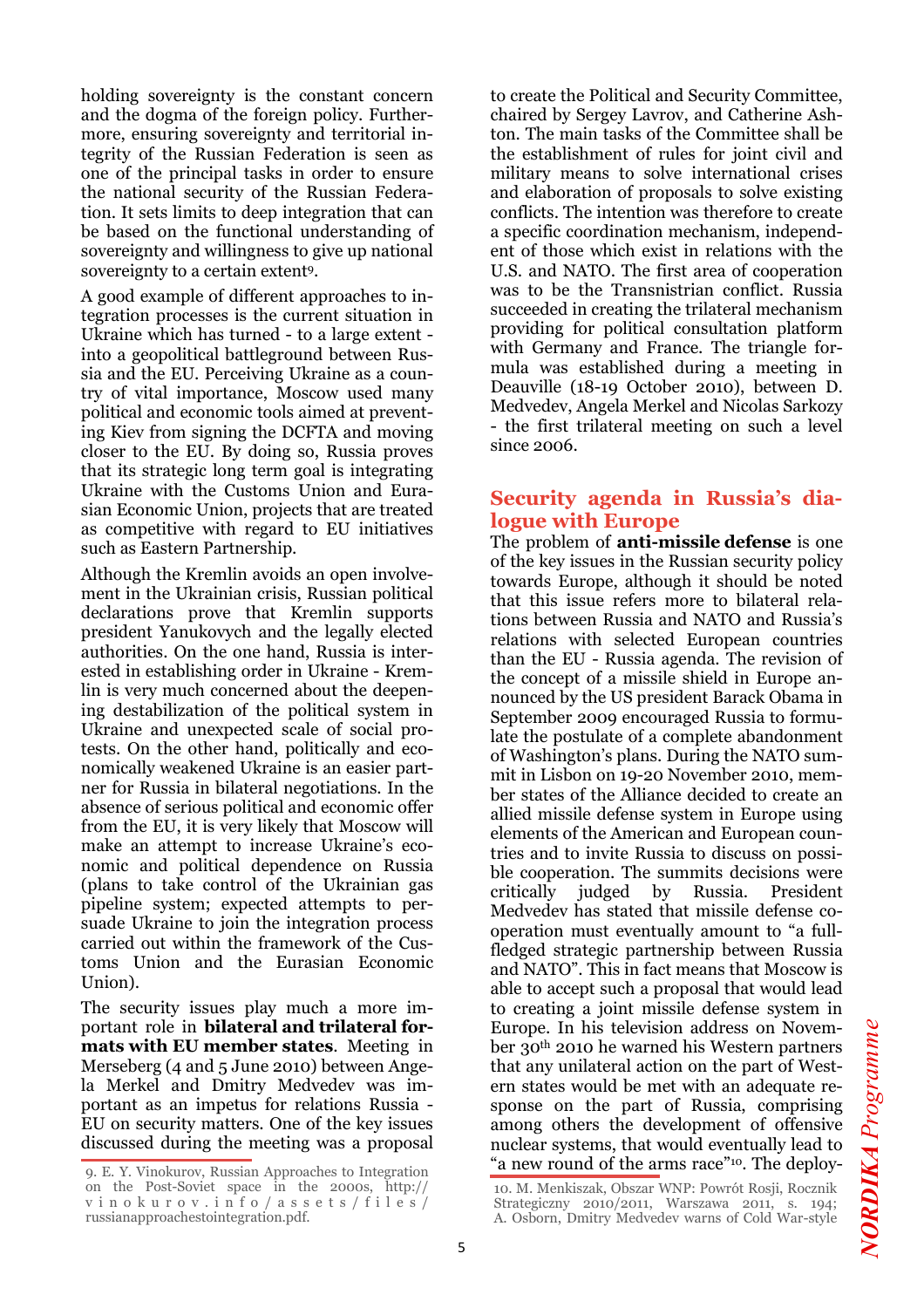ment of Iskander-M missiles in the Kaliningrad Region are presented by Russia as a direct response to NATO decisions<sup>11</sup>.

Another issue that reveals serious contradictions in the bilateral security agenda are the **perspectives of NATO expansion**. Russia consistently opposes NATO's enlargement, which was seen not so much by the way of extensions in 1999 and 2004 (the consequence of Russia's weakness in 1990s), but very visible at the Bucharest Summit in April 2008, when NATO considered awarding the Membership Action Plan to Georgia and Ukraine12. The Russian position on that matter was a demonstration of the restoration of its influence as an international player. Attitude to NATO enlargement reveals that a fundamental contradiction exists in Russia's relations with the West. Moscow disputes the merits, and thus the legitimacy of NATO in the conditions of the fall of the Iron Curtain. In turn, NATO member states perceive the Alliance as the main pillar of Euro-Atlantic security system.

EU- Russian agenda on issues of international concern also show some important differences between parties.

#### The **Syrian crisis** remains one of the im-

arms race, "The Telegraph", 30.11.2010, http:// www.telegraph.co.uk/news/worldnews/europe/ russia/8171037/Dmitry-Medvedev-warns-of-Cold-War -style-arms-race.html.

11. On 14 December the large circulation German daily *Bild* published information that Russia had deployed 9K720 Iskander short-range ballistic missiles (NATO code SS-26 Stone), which a range of operation of up to 500 km, in the Kaliningrad Oblast near the border with Poland and along the border between Russia and the Baltic states. On 16 December the spokesman for the Russian Ministry of Defence general Igor Konashenkov while commenting on the information published by *Bild* said that Iskander ballistic missiles were part of the equipment of the Western Military District and the areas of their deployment do not infringe on international agreements. A. Wilk, Iskander ballistic missiles on NATO's borders, Eastweek, 18.12.2013, http:// www.osw.waw.pl/en/publikacje/analyses/2013-12-18/ iskander-ballistic-missiles-natos-borders. Russia has treated the issue of deploying Iskander missiles in Kaliningrad instrumentally. Moscow has consistently worked to present its actions as retaliation in response to the US's actions. Meanwhile, the rearmament of army units in the Kaliningrad region with latestgeneration weaponry is a part of the general technical modernisation of the Russian army, which has been planned since at least 2006 (and currently is scheduled for 2011-2020). More: A. Wilk, Iskanders in the Kaliningrad region, regardless of the 'missile shield', Eastweek 01.02.2012, http://www.osw.waw.pl/en/ publikacje/analyses/2012-02-01/iskanders-kaliningrad -region-regardless-missile-shield.

12. I. Elling, M. Maigre, NATO Membership Action Plan: A Chance for Ukraine and Georgia, International Centre for Defence Studies, http://www.icds.ee/ f i l e a d m i n / f a i l i d / Indrek\_Elling\_MAP\_Policy\_Paper\_Eng250308.pdf.

portant points of the bilateral agenda between the EU and Russia in recent months. Moscow, on the one hand is trying to act as a defender of international law, pointing out the need to resolve the conflict only by peaceful means and in conformity with UN regulations. On the other hand by supporting President Bashar al-Assad it is trying to save its faltering influence in the Middle East and to defend its particular political interests (Syria is perceived as the last "Russian" ally in the Middle East after the Arab Spring), economic interests (Russian relatively large investments in Syria) and military interests (Syria is the important recipient of Russian weapons; the Russian naval facilities<sup>13</sup> in Tartus)14. Russia fears the danger flowing from the radical Islamic groups (mainly Sunni) increasingly active in Syria. The prospect of the spread of the influence of Islamic extremists in the Middle East is seen by Russia not only as a direct threat to the situation in the region, but also as a potential threat to the stability of the Russian North Caucasus. Hence the controlled delivery of weapons for the Assad regime – are in Moscow's view – aimed at stabilizing the situation and does not pose any threat as opposed to weapons supplied to the opposition, which can easily get into the hands of Islamic terrorist groups15. As Fiona Hill argues, Putin perceives Syria as "the latest battleground in a global multi-decade struggle between secular states and Sunni Islamism"16.

Although the European Union supported the demand of finding a political solution to the Syrian conflict, it did not take a single position on the disclosure of information of a suspect by the Syrian authorities to use chemical weapons. France and the United Kingdom supported the strong position of the United State, indicating the possibility of military intervention in Syria. Russia, expressing its objection to any military intervention plans put forward proposals diplomatic talks, which

<sup>13.</sup> Russian official usage classifies the installation as a Material-Technical Support Point (Russian: Пункт материально-технического обеспечения, ПМТО) and not a "base"; it's Mediterranean repair and replenishment spot.

<sup>14.</sup> M. Kaczmarski, Russia on the situation in Syria, OSW Eastweek 25.01.2013, http://www.osw.waw.pl/ en/publikacje/analyses/2012-01-25/russia-situationsyria.

<sup>15.</sup> R. Allison, Russia and Syria: explaining alignment with a regime in crisis, "International Affairs", vol. 89, issue 4 (2013), pp. 795-823.

<sup>16.</sup> F. Hill, The real reasons Putin supports Assad: mistaking Syria for Chechnya, 25.03.2013, http:// www.foreignaffairs.com/articles/139079/fiona-hill/the -real-reason-putin-supports-assad.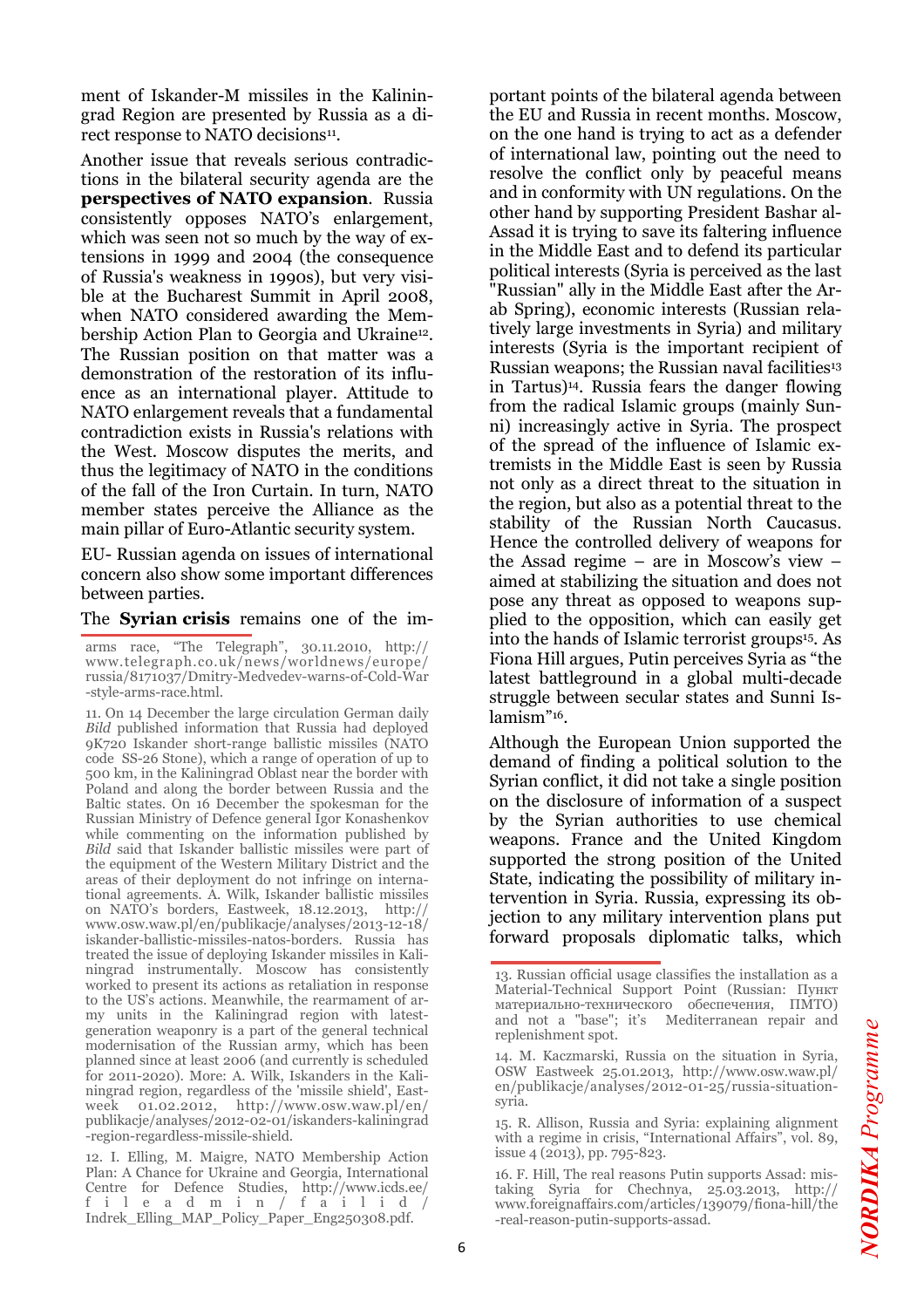have been positively received by both Syria and Western countries, freeing up the latter in particular the United States - from the fierce reaction to the Syrian events. For effective implementation of the plan of taking control of Syrian chemical weapons arsenals and in terms of political stability in Syria, Russia has a chance to strengthen its status as a state mediator<sup>17</sup>. Russia's position on this issue is stronger than the EU's, which in fact - except France - resigned from serious diplomatic engagement, leaving the issue agenda element of bilateral Russian-American relations.

Another important issue is the question of the **Iranian nuclear program**. The main objectives of Russia's policy towards the Iranian nuclear program remained for years: 1) preventing Iran from obtaining nuclear weapons, which would significantly weaken the position of Russia in the Caspian region and the Middle East; 2) to prevent the US -Israeli intervention in Iran repeatedly signaled by both countries, which – in Russia's view – would have resulted serious destabilization of the region. Russia for many years tried to act as an intermediary, while at the same time maintaining contacts with Iran and Western countries and has established itself in the position of a key playmaker in resolving the Iranian issue<sup>18</sup>. By reaching a preliminary agreement on Iran in the 5 +1 format (the permanent members of the United Nations Security Council and Germany) in the autumn of 2013, is a better solution for Russia than a purely bilateral agreement between Iran and the U.S. Moscow will also make an attempt to tighten relations with Iran in order to bolster its position towards the USA. Russian government sources informed in January 2014 that Moscow is negotiating a strategic oil deal with Tehran (export of 25 million tones of Iranian oil per year to Russia at a value of approximately US\$18 billion). It's is more than probable that through starting the negotiations over oil supplies from Iran, Russia is trying to "invite" USA into the bargaining over issues such as missile defence in Europe, the Russian sphere of influence in the post-Soviet area19.

Another important issue is the approach towards **conflict resolution in the EU and Russia's common neighborhood**. Moscow declares its readiness to cooperate with the EU on the resolution of these conflicts, but so far there is little evidence of the real effects of cooperation. Russia was considered by the EU a country that could potentially participate in the mechanisms of crisis management together with the EU. After the Russian-Georgian conflict of August 2008, the collaboration still seems possible, but likely will take place under the conditions dictated mainly by Moscow20. Russia has shown that it is a key player in the region, and by pursuing a policy of fait accompli proved the effectiveness of its foreign policy. It may therefore be that the Russian-Georgian conflict is an argument proving the thesis of a return to realpolitik, at least at the regional level. If the EU adopts as its starting point the factual situation ensuing after the Russian-Georgian "five-day war" cooperation will be possible. This will be done at the expense of the professed values of the European Union, and above all, coming to terms with the prospect of the failure of the concept of preserving the territorial integrity of Georgia's borders with South Ossetia and Abkhazia.

The problem is even more complex. In fact Russia is not interested in reaching some serious, legally binding solutions concerning so called frozen conflicts, since it might - as in the case of Transnistria – have some positive impact on acceleration of the Moldova integration process with the European Union. Mechanisms used for conflict resolution in Iran or Afghanistan (there is a convergence of positions between parties that are aimed at truly solving the problem) cannot be applied to the conflicts in the former Soviet space. This stems from the fact that Russia does not see these conflicts as a threat to its own security, but as a means to maintain its influence in the region. Russia uses the so called frozen conflicts as a foreign policy tool that enables it to maintain serious leverages towards such states as Moldova, Armenia, and Azerbaijan.

The cooperation in the crisis management between EU and Russia shall not be excluded, however, in practice it will be difficult to create some effective and fully operational security cooperation platform involving joint EU, Russia and the institutions of the Euro-Atlantic system. Such a mechanism would be

<sup>17.</sup> W. Rodkiewicz, Russia's diplomatic offensive over Syria, Eastweek, 13.09.2013, http://www.osw.waw.pl/ en/publikacje/analyses/2013-09-11/russias-diplomatic -offensive-over-syria.

<sup>18.</sup> D. Trenin, Russia's Chance in the U.S. – Iranian Rapprochement, 4.10.2013, http://carnegieeurope.eu/ strategiceurope/?fa=53209.

<sup>19.</sup> W. Rodkiewicz, Russian diplomatic offensive in the Middle East: the American context, Eastweek, 22.01.2014, http://www.osw.waw.pl/en/publikacje/ analyses/2014-01-22/russian-diplomatic-offensivemiddle-east-american-context.

<sup>20.</sup> C. A Roberts, Russia and the European Union: The Sources and Limits of "Special Relationships", Strategic Studies Institute, February 2007, p. 71.